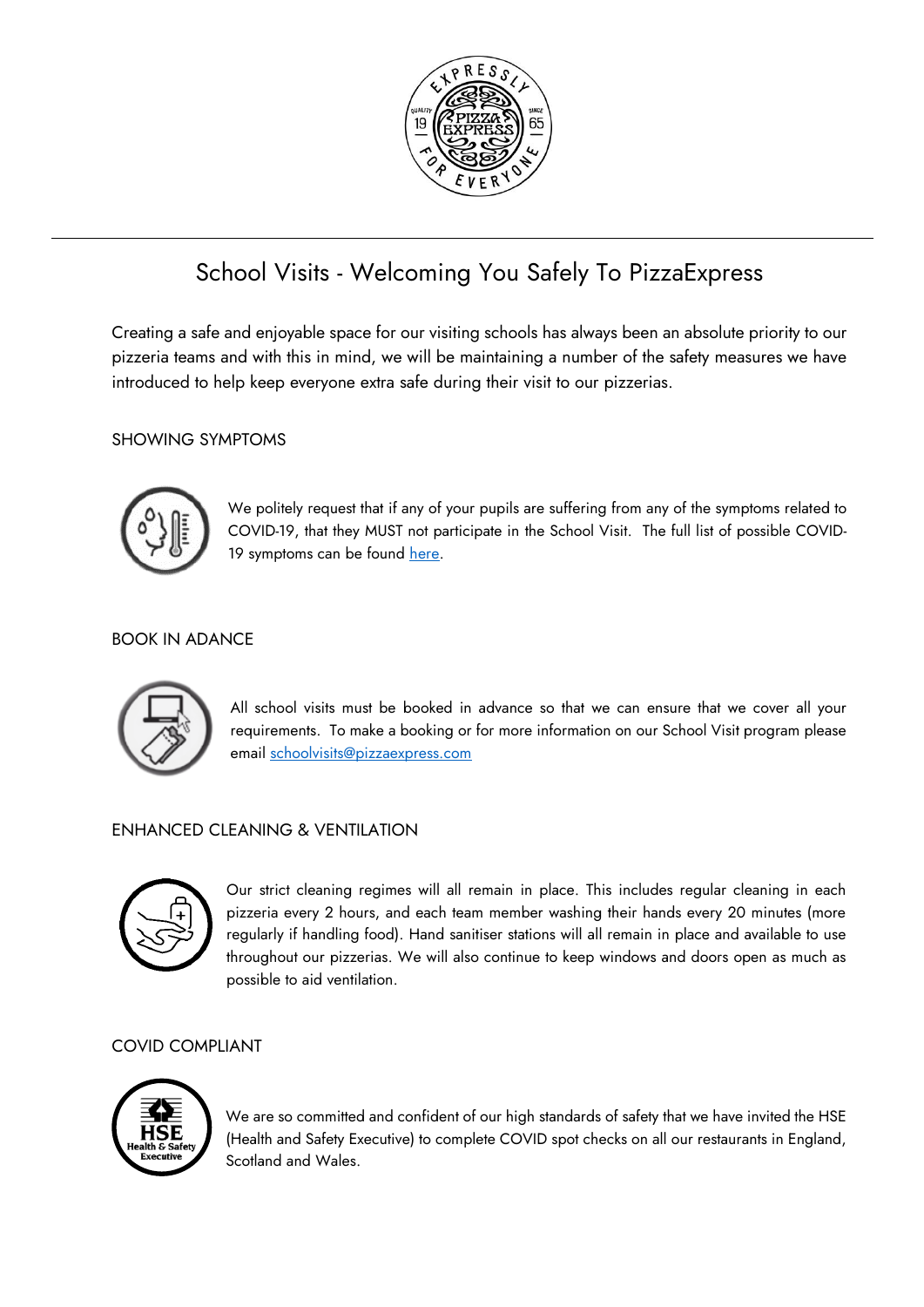

# School Visits Risk Assessment

The aim of this Risk Assessment is to:

Assess the risks to all school children visiting us during a Schools Visit taking into account their psychological and physical immaturity, inexperience and lack of awareness of existing or potential risks and to introduce control measures to eliminate or minimise the risks so far, as is reasonably practical.

Provision of Supervision

We recognise that the appropriate level of supervision is particularly important for school children because of their immaturity and unfamiliarity with the working environment.

Our policy is that for every Schools Visit, the following ratio of supervision must always be maintained:

| Age of Children       | Ratio between teachers or adult helpers and children |  |
|-----------------------|------------------------------------------------------|--|
| Reception (ages 4-5)  | 1 teacher/adult helper per every 4 children          |  |
| Years 1-3 (ages 6-7)  | 1 teacher/adult helper per every 6 children          |  |
| Years 4-6 (ages 8-11) | 1 teacher/adult helper per every 10 children         |  |

*Please note:* Any restaurant staff present during a Schools Visit DOES NOT count for the purpose of the *above table and we reserve the right to refuse to conduct a School Visit where these supervisory levels are not met.*

The following also applies to EVERY School Visit:

- A qualified first aid appointed person must always be present during a School Visit
- Any disabilities, allergies or asthma conditions must be notified by the School prior to the visit
- Children are not permitted to have any hot drinks
- Children are not permitted in the kitchen area at any time
- Drinks for the children must be poured into plastic or cardboard cups, no glasses
- Children are not permitted inside walk-in fridges and freezers